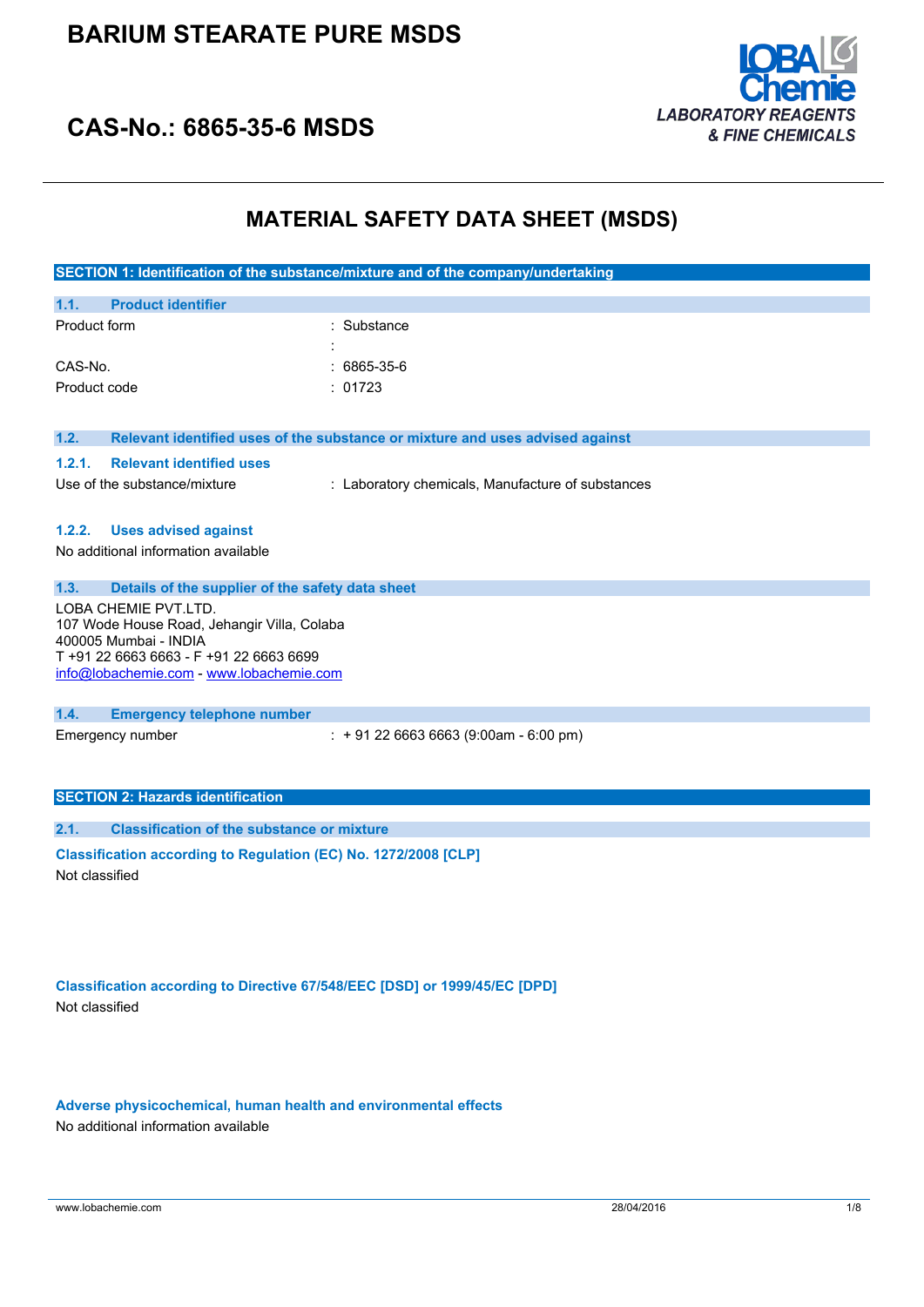Safety Data Sheet

according to Regulation (EC) No. 1907/2006 (REACH) with its amendment Regulation (EU) 2015/830

**2.2. Label elements**

**Labelling** according to Regulation (EC) No. 1272/2008 [CLP] No labelling applicable

**2.3. Other hazards**

No additional information available

| <b>SECTION 3: Composition/information on ingredients</b>            |                                                                                     |     |
|---------------------------------------------------------------------|-------------------------------------------------------------------------------------|-----|
| 3.1.<br><b>Substances</b>                                           |                                                                                     |     |
| Name                                                                | : BARIUM STEARATE PURE                                                              |     |
| CAS-No.                                                             | : 6865-35-6                                                                         |     |
|                                                                     |                                                                                     |     |
|                                                                     |                                                                                     |     |
|                                                                     |                                                                                     |     |
| Full text of R- and H-statements: see section 16                    |                                                                                     |     |
|                                                                     |                                                                                     |     |
| 3.2.<br><b>Mixtures</b>                                             |                                                                                     |     |
| Not applicable                                                      |                                                                                     |     |
|                                                                     |                                                                                     |     |
| <b>SECTION 4: First aid measures</b>                                |                                                                                     |     |
|                                                                     |                                                                                     |     |
| <b>Description of first aid measures</b><br>4.1.                    |                                                                                     |     |
| First-aid measures after inhalation                                 | : Remove person to fresh air and keep comfortable for breathing.                    |     |
| First-aid measures after skin contact                               | : Wash with plenty of water/                                                        |     |
| First-aid measures after eye contact                                | : Rinse immediately with plenty of water.                                           |     |
| First-aid measures after ingestion                                  | : Rinse mouth.                                                                      |     |
|                                                                     |                                                                                     |     |
| 4.2.<br>Most important symptoms and effects, both acute and delayed |                                                                                     |     |
| No additional information available                                 |                                                                                     |     |
| 4.3.                                                                | Indication of any immediate medical attention and special treatment needed          |     |
| No additional information available                                 |                                                                                     |     |
| <b>SECTION 5: Firefighting measures</b>                             |                                                                                     |     |
|                                                                     |                                                                                     |     |
| 5.1.<br><b>Extinguishing media</b>                                  |                                                                                     |     |
| Suitable extinguishing media                                        | : Carbon dioxide. Dry powder. Foam. Water spray.                                    |     |
| Unsuitable extinguishing media                                      | : Do not use a heavy water stream.                                                  |     |
|                                                                     |                                                                                     |     |
| 5.2.<br>Special hazards arising from the substance or mixture       |                                                                                     |     |
| No additional information available                                 |                                                                                     |     |
| 5.3.<br><b>Advice for firefighters</b>                              |                                                                                     |     |
| Protection during firefighting                                      | : Do not enter fire area without proper protective equipment, including respiratory |     |
|                                                                     | protection.                                                                         |     |
|                                                                     |                                                                                     |     |
| <b>SECTION 6: Accidental release measures</b>                       |                                                                                     |     |
| 6.1.                                                                | Personal precautions, protective equipment and emergency procedures                 |     |
| 6.1.1.<br>For non-emergency personnel                               |                                                                                     |     |
| <b>Emergency procedures</b>                                         | : Evacuate unnecessary personnel.                                                   |     |
| www.lobachemie.com                                                  | 28/04/2016                                                                          | 2/8 |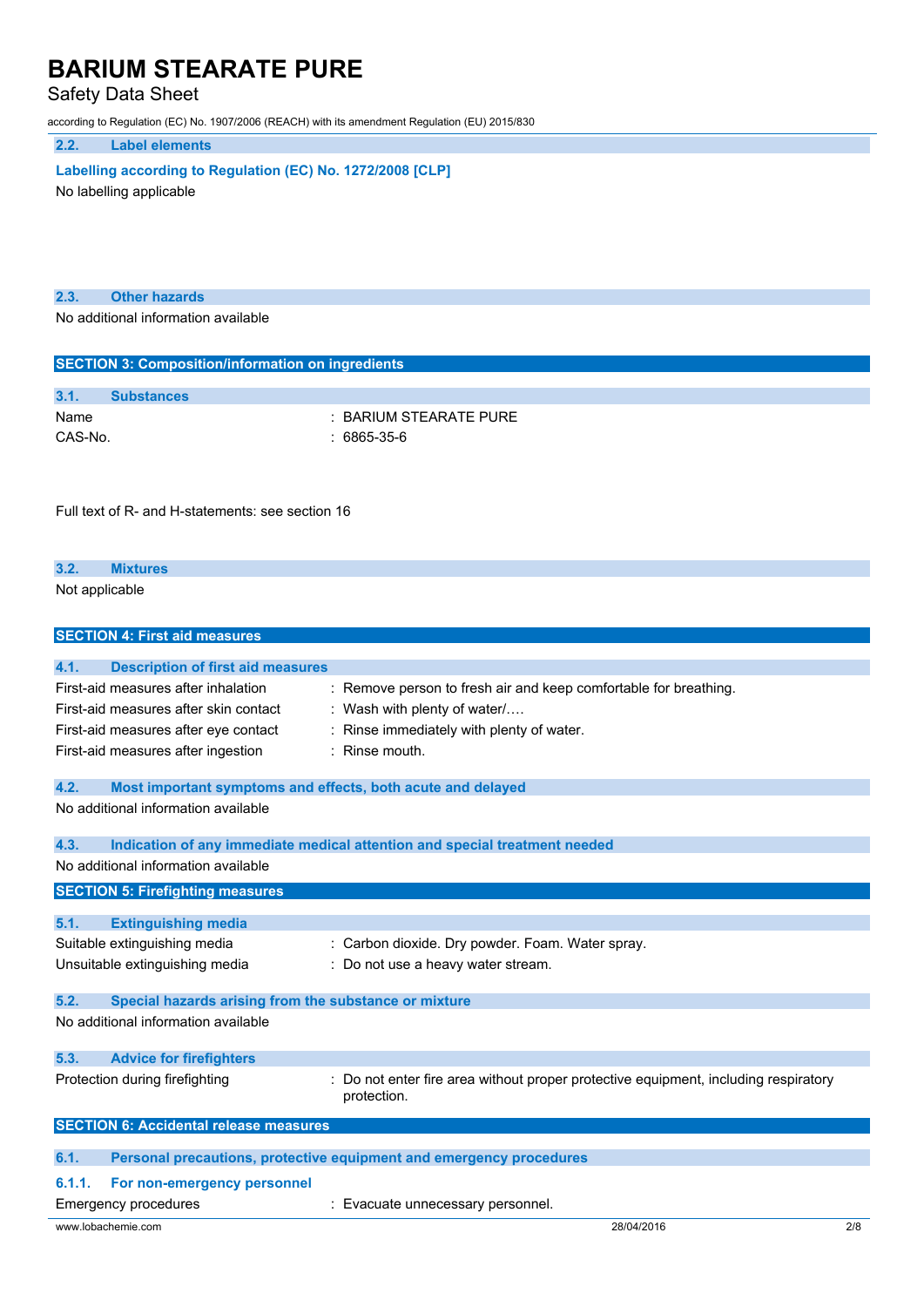Safety Data Sheet

according to Regulation (EC) No. 1907/2006 (REACH) with its amendment Regulation (EU) 2015/830

| 6.1.2. | For emergency responders<br>Protective equipment             | : Equip cleanup crew with proper protection.                                                                                                      |
|--------|--------------------------------------------------------------|---------------------------------------------------------------------------------------------------------------------------------------------------|
| 6.2.   | <b>Environmental precautions</b>                             |                                                                                                                                                   |
|        | Avoid release to the environment.                            |                                                                                                                                                   |
| 6.3.   | Methods and material for containment and cleaning up         |                                                                                                                                                   |
|        | Methods for cleaning up                                      | : Soak up spills with inert solids, such as clay or diatomaceous earth as soon as<br>possible. On land, sweep or shovel into suitable containers. |
| 6.4.   | <b>Reference to other sections</b>                           |                                                                                                                                                   |
|        | No additional information available                          |                                                                                                                                                   |
|        | <b>SECTION 7: Handling and storage</b>                       |                                                                                                                                                   |
| 7.1.   | <b>Precautions for safe handling</b>                         |                                                                                                                                                   |
|        | Precautions for safe handling                                | : Avoid contact with skin and eyes. Do not breathe vapours.                                                                                       |
|        | Hygiene measures                                             | : Wash hands and other exposed areas with mild soap and water before eating,<br>drinking or smoking and when leaving work.                        |
| 7.2.   | Conditions for safe storage, including any incompatibilities |                                                                                                                                                   |
|        | Storage conditions                                           | : Store in a well-ventilated place. Keep container tightly closed.                                                                                |
| 7.3.   | <b>Specific end use(s)</b>                                   |                                                                                                                                                   |
|        | No additional information available                          |                                                                                                                                                   |
|        | <b>SECTION 8: Exposure controls/personal protection</b>      |                                                                                                                                                   |
| 8.1.   | <b>Control parameters</b>                                    |                                                                                                                                                   |
|        | No additional information available                          |                                                                                                                                                   |
|        |                                                              |                                                                                                                                                   |

| 8.2.           | <b>Exposure controls</b> |                                                                    |
|----------------|--------------------------|--------------------------------------------------------------------|
|                | Hand protection          | : Protective gloves                                                |
| Eye protection |                          | : Chemical goggles or safety glasses                               |
|                | Skin and body protection | : Wear suitable protective clothing                                |
|                | Respiratory protection   | : [In case of inadequate ventilation] wear respiratory protection. |

## **SECTION 9: Physical and chemical properties**

| Information on basic physical and chemical properties             |
|-------------------------------------------------------------------|
| : Solid                                                           |
| $\therefore$ White to off white.                                  |
| $\therefore$ No data available                                    |
| : No data available                                               |
| : No data available                                               |
| Relative evaporation rate (butylacetate=1)<br>: No data available |
|                                                                   |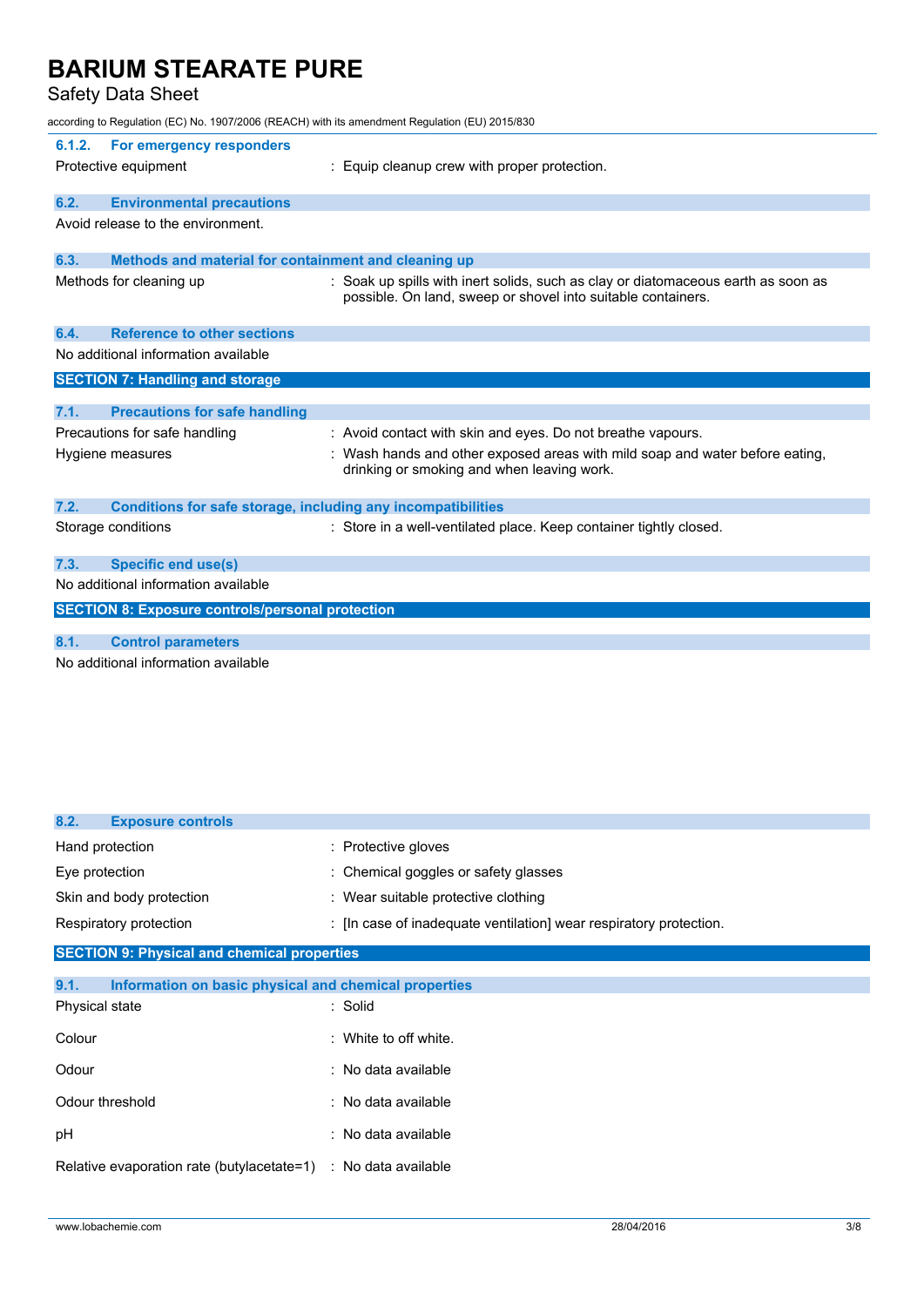## Safety Data Sheet

according to Regulation (EC) No. 1907/2006 (REACH) with its amendment Regulation (EU) 2015/830

| Melting point                    | : 120 $^{\circ}$ C          |
|----------------------------------|-----------------------------|
| Freezing point                   | : No data available         |
| Boiling point                    | : No data available         |
| Flash point                      | : No data available         |
| Auto-ignition temperature        | : No data available         |
| Decomposition temperature        | : No data available         |
| Flammability (solid, gas)        | : No data available         |
| Vapour pressure                  | : No data available         |
| Relative vapour density at 20 °C | : No data available         |
| Relative density                 | : No data available         |
| Density                          | : $1.145$ g/cm <sup>3</sup> |
| Solubility                       | : Water: Insoluble in water |
| Log Pow                          | : No data available         |
| Viscosity, kinematic             | : No data available         |
| Viscosity, dynamic               | : No data available         |
| <b>Explosive properties</b>      | : No data available         |
| Oxidising properties             | : No data available         |
| <b>Explosive limits</b>          | : No data available         |
|                                  |                             |

#### **9.2. Other information**

No additional information available

| <b>SECTION 10: Stability and reactivity</b>        |
|----------------------------------------------------|
|                                                    |
| 10.1.<br><b>Reactivity</b>                         |
| No additional information available                |
| 10.2.<br><b>Chemical stability</b>                 |
| Stable under normal conditions.                    |
| <b>Possibility of hazardous reactions</b><br>10.3. |
| No additional information available                |
| <b>Conditions to avoid</b><br>10.4.                |
| Direct sunlight. Air contact. Moisture.            |
| 10.5.<br><b>Incompatible materials</b>             |
| No additional information available                |

## **10.6. Hazardous decomposition products**

No additional information available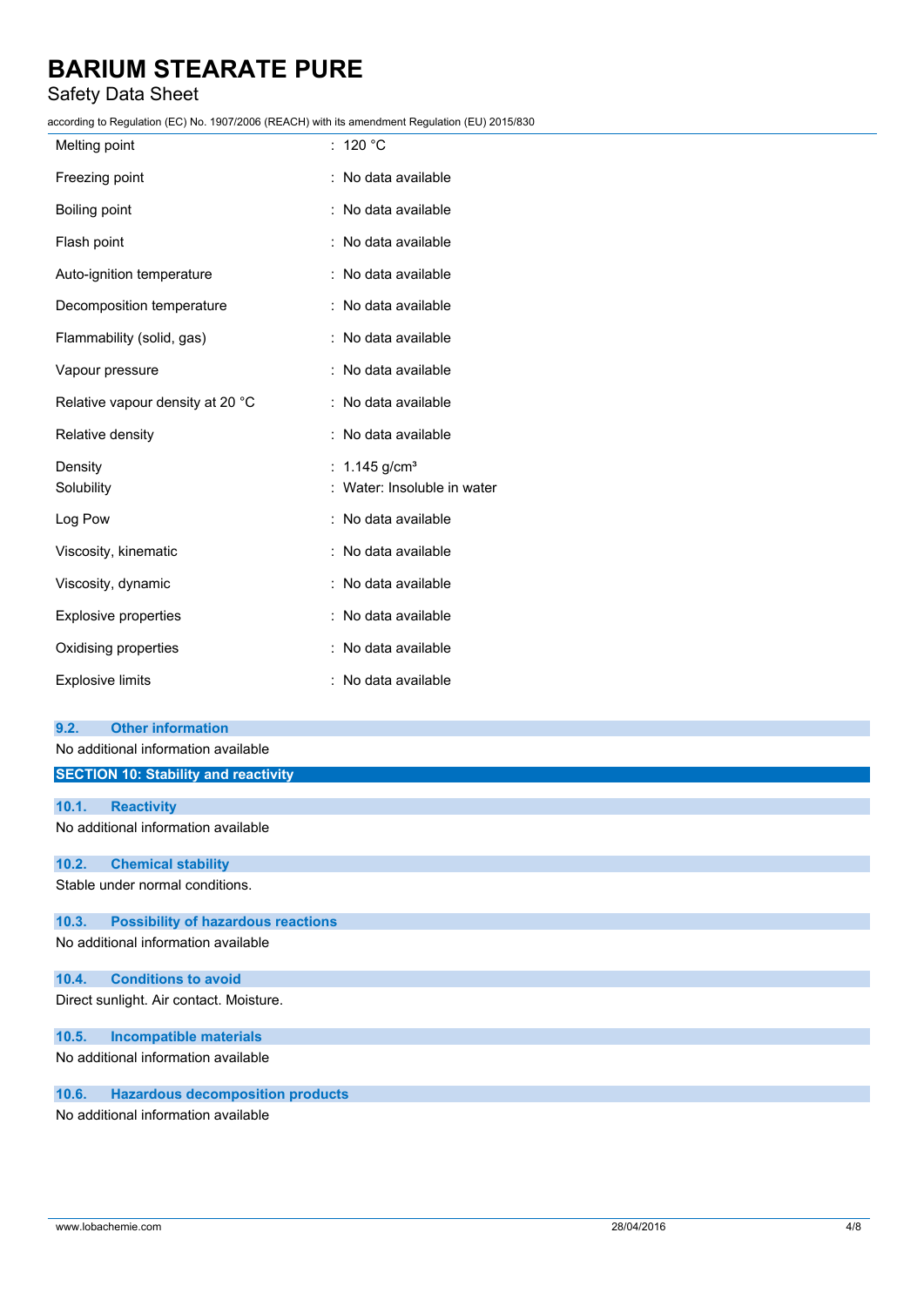## Safety Data Sheet

according to Regulation (EC) No. 1907/2006 (REACH) with its amendment Regulation (EU) 2015/830

### **SECTION 11: Toxicological information**

| 11.1.           | Information on toxicological effects |                  |
|-----------------|--------------------------------------|------------------|
| Acute toxicity  |                                      | : Not classified |
|                 | Skin corrosion/irritation            | Not classified   |
|                 | Serious eye damage/irritation        | Not classified   |
|                 | Respiratory or skin sensitisation    | Not classified   |
|                 | Germ cell mutagenicity               | Not classified   |
| Carcinogenicity |                                      | Not classified   |
|                 | Reproductive toxicity                | Not classified   |
|                 | STOT-single exposure                 | Not classified   |
|                 | STOT-repeated exposure               | : Not classified |
|                 | Aspiration hazard                    | Not classified   |

#### **SECTION 12: Ecological information**

#### **12.1. Toxicity** No additional information available

| 12.2. | <b>Persistence and degradability</b>      |
|-------|-------------------------------------------|
|       | No additional information available       |
|       |                                           |
| 12.3. | <b>Bioaccumulative potential</b>          |
|       | No additional information available       |
|       |                                           |
| 12.4. | <b>Mobility in soil</b>                   |
|       | No additional information available       |
|       |                                           |
| 12.5. | <b>Results of PBT and vPvB assessment</b> |
|       |                                           |
|       | No additional information available       |
|       |                                           |
|       |                                           |

### **12.6. Other adverse effects**

No additional information available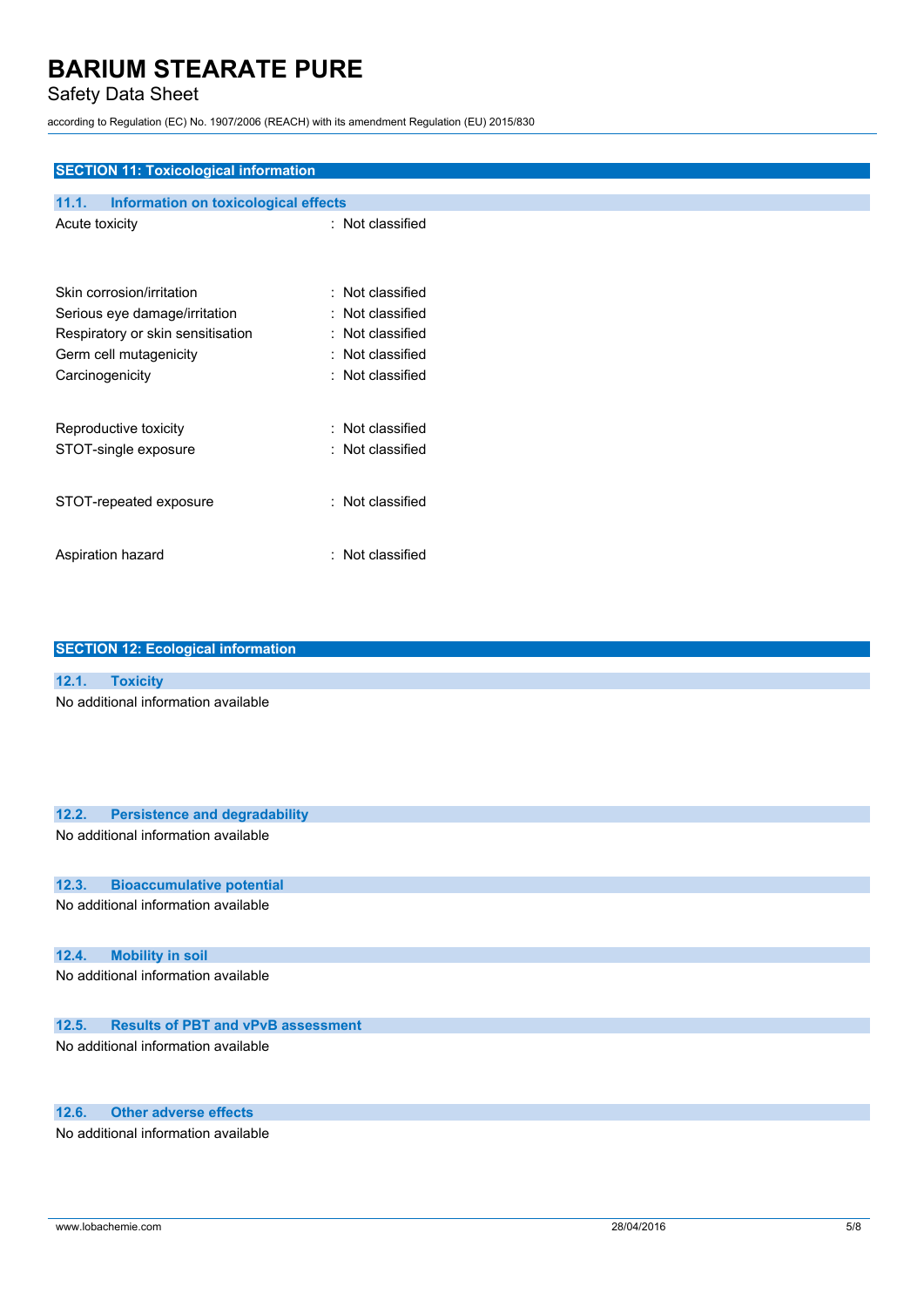## Safety Data Sheet

according to Regulation (EC) No. 1907/2006 (REACH) with its amendment Regulation (EU) 2015/830

### **SECTION 13: Disposal considerations**

### **13.1. Waste treatment methods**

## No additional information available

## **SECTION 14: Transport information**

In accordance with ADR / RID / IMDG / IATA / ADN

| <b>UN number</b><br>14.1.                  |                                          |
|--------------------------------------------|------------------------------------------|
| UN-No. (ADR)                               | : Not applicable                         |
| UN-No. (IMDG)                              | : Not applicable                         |
| UN-No. (IATA)                              | Not applicable                           |
| UN-No. (ADN)                               | : Not applicable                         |
| UN-No. (RID)                               | : Not applicable                         |
| 14.2.<br><b>UN proper shipping name</b>    |                                          |
| Proper Shipping Name (ADR)                 | : Not applicable                         |
| Proper Shipping Name (IMDG)                | : Not applicable                         |
| Proper Shipping Name (IATA)                | : Not applicable                         |
| Proper Shipping Name (ADN)                 | : Not applicable                         |
| Proper Shipping Name (RID)                 | : Not applicable                         |
|                                            |                                          |
| 14.3.<br><b>Transport hazard class(es)</b> |                                          |
| <b>ADR</b>                                 |                                          |
| Transport hazard class(es) (ADR)           | : Not applicable                         |
|                                            |                                          |
| <b>IMDG</b>                                |                                          |
| Transport hazard class(es) (IMDG)          | : Not applicable                         |
| <b>IATA</b>                                |                                          |
| Transport hazard class(es) (IATA)          | : Not applicable                         |
|                                            |                                          |
| <b>ADN</b>                                 |                                          |
| Transport hazard class(es) (ADN)           | : Not applicable                         |
|                                            |                                          |
| <b>RID</b>                                 |                                          |
| Transport hazard class(es) (RID)           | : Not applicable                         |
|                                            |                                          |
| 14.4.<br><b>Packing group</b>              |                                          |
| Packing group (ADR)                        | : Not applicable                         |
| Packing group (IMDG)                       | : Not applicable                         |
| Packing group (IATA)                       | : Not applicable                         |
| Packing group (ADN)                        | : Not applicable                         |
| Packing group (RID)                        | : Not applicable                         |
| 14.5.<br><b>Environmental hazards</b>      |                                          |
| Dangerous for the environment              | : No                                     |
| Marine pollutant                           | : No                                     |
| Other information                          | : No supplementary information available |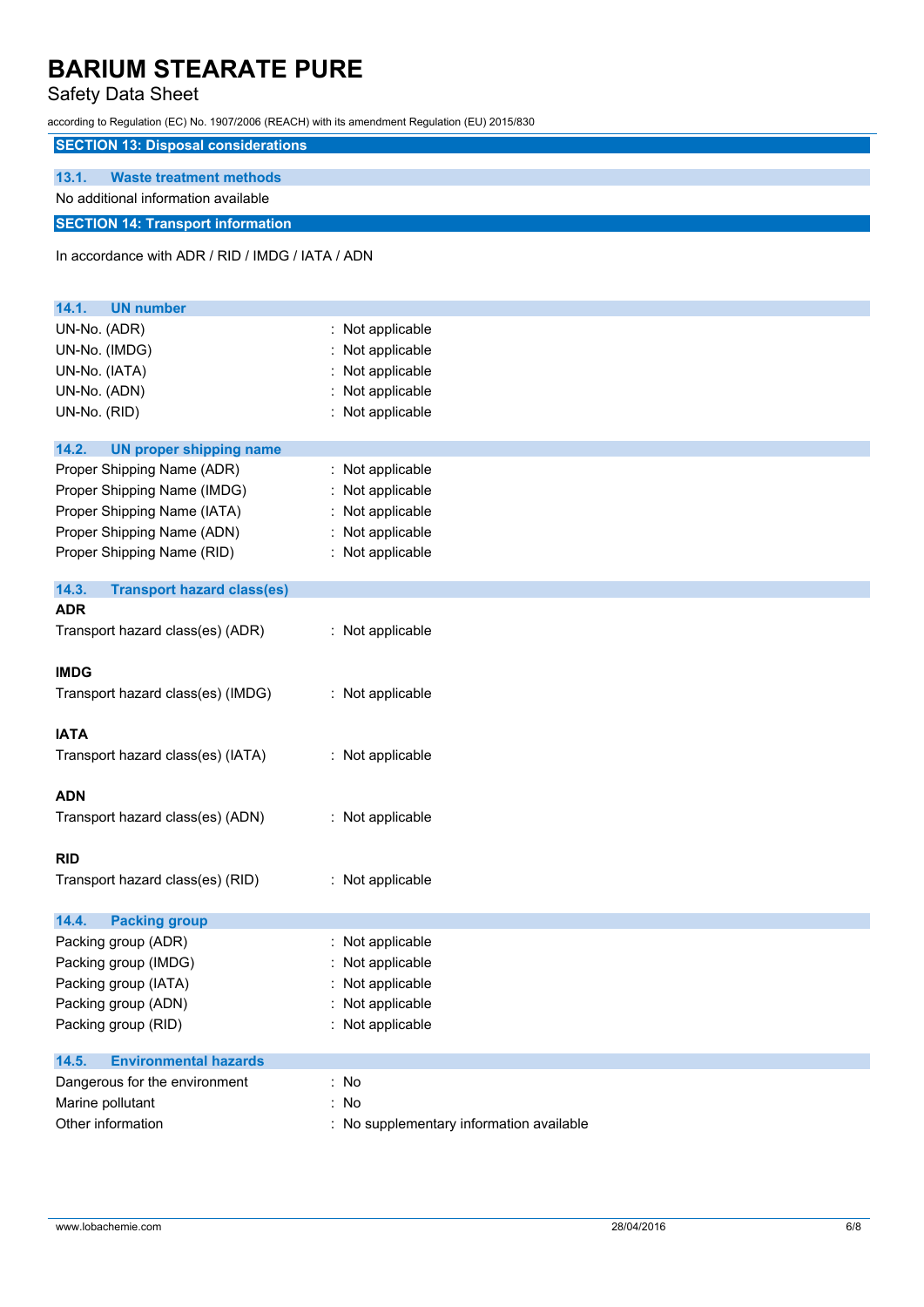## Safety Data Sheet

according to Regulation (EC) No. 1907/2006 (REACH) with its amendment Regulation (EU) 2015/830

**14.6. Special precautions for user**

#### **- Overland transport**

No data available

#### **- Transport by sea**

No data available

### **- Air transport**

No data available

#### **- Inland waterway transport**

No data available

## **- Rail transport**

No data available

**14.7. Transport in bulk according to Annex II of MARPOL 73/78 and the IBC Code**

### Not applicable

### **SECTION 15: Regulatory information**

**15.1. Safety, health and environmental regulations/legislation specific for the substance or mixture**

### **15.1.1. EU-Regulations**

No REACH Annex XVII restrictions BARIUM STEARATE PURE is not on the REACH Candidate List BARIUM STEARATE PURE is not on the REACH Annex XIV List

### **15.1.2. National regulations**

### **Germany**

12th Ordinance Implementing the Federal : Is not subject of the 12. BlmSchV (Hazardous Incident Ordinance) Immission Control Act - 12.BImSchV

### **Netherlands**

| SZW-lijst van kankerverwekkende stoffen                                                 | : The substance is not listed   |
|-----------------------------------------------------------------------------------------|---------------------------------|
| SZW-lijst van mutagene stoffen                                                          | : The substance is not listed   |
| NIET-limitatieve lijst van voor de<br>voortplanting giftige stoffen - Borstvoeding      | $:$ The substance is not listed |
| NIET-limitatieve lijst van voor de<br>voortplanting giftige stoffen -<br>Vruchtbaarheid | : The substance is not listed   |
| NIET-limitatieve lijst van voor de<br>voortplanting giftige stoffen - Ontwikkeling      | : The substance is not listed   |